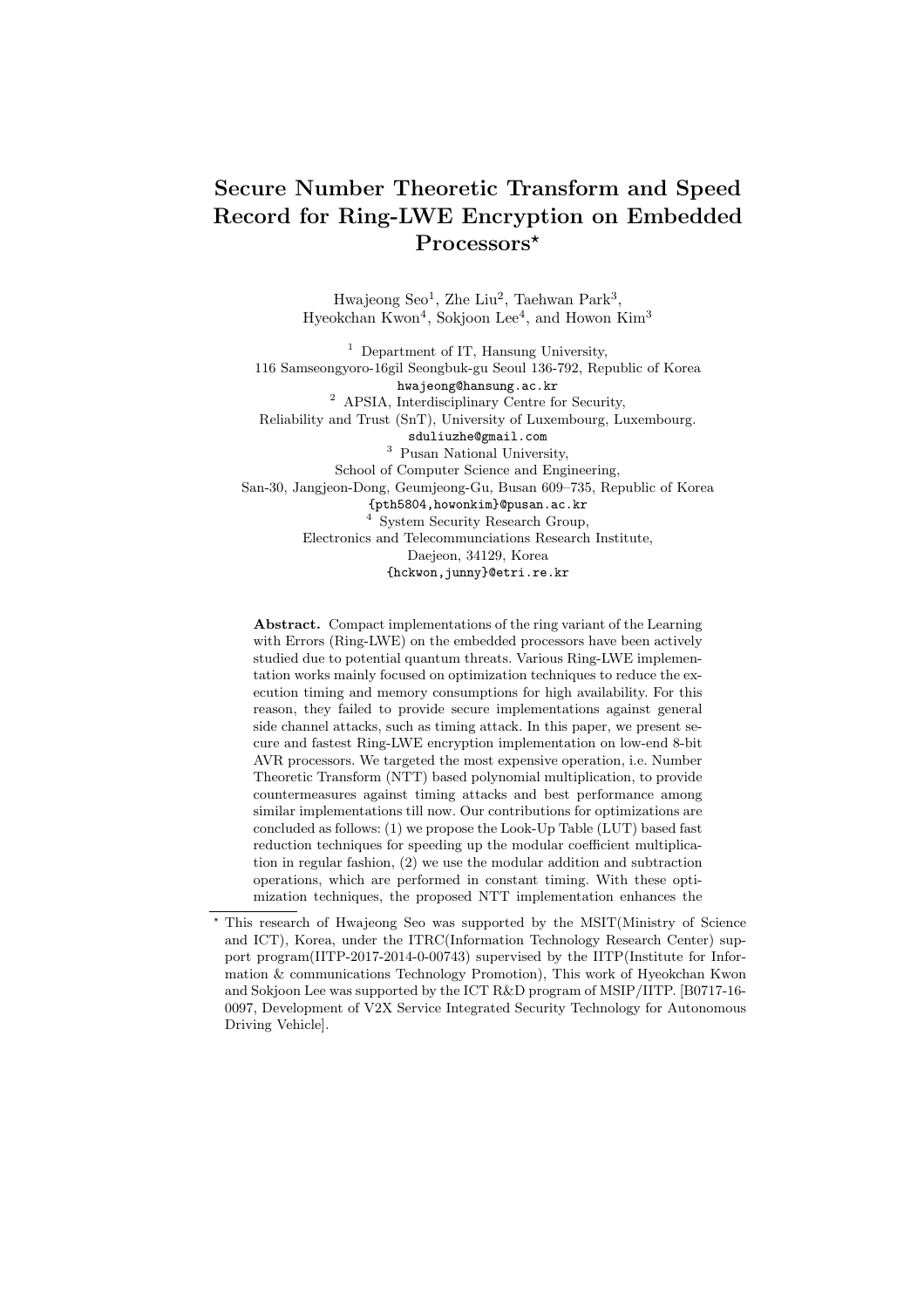performance by 18.3*∼*22% than previous works. Finally, our Ring-LWE encryption implementations require only 680,796 and 1,754,064 clock cycles for 128-bit and 256-bit security levels, respectively.

**Keywords:** ring learning with errors, software implementation, public key encryption, 8-bit AVR, number theoretic transform, discrete Gaussian sampling, timing attack

# **1 Introduction**

Classic public key cryptography algorithms such as RSA and Elliptic Curve Cryptography (ECC) are built based on integer factorization and discrete logarithm problems, which are believed to be secure against classical computer environments with properly chosen parameters. For this reason, a number of works focused on compact implementations of RSA and ECC [17, 22, 5, 21, 13,  $23, 9, 12, 24, 10, 8, 6$ . However, such hard problems can be solved using Shor's algorithm on a sufficient large quantum computer in polynomial time [25]. To defeat potential attacks and threats, lattice-based cryptography is considered as one of the most promising candidates for post-quantum cryptography. Latticebased cryptography is built based on worst-case computational assumptions in lattices that would remain hard even for quantum computers. Furthermore, the emerging Internet of Things (IoT) technology introduces new computing environments including all kinds of sensors, actuators, meters, consumer electronics, medical monitors, household appliances and vehicles. Since these devices are very resource-constrained in terms of computing power, power supply and memory resources, implementing public-key cryptographic algorithms on low-end 8-bit processors poses a big challenge. Therefore, it is necessary to further study the post-quantum cryptosystems on the low-end IoT devices.

The introduction of Learning with Errors (LWE) problem and its ring variant (Ring-LWE) [18, 14] provide efficient ways to build lattice-based public key cryptosystems. The following software implementations of Ring-LWE based publickey encryption or digital signature schemes improved performance and memory requirements: Oder et al. presented an efficient implementation of Bimodal Lattice Signature Scheme (BLISS) on a 32-bit ARM Cortex-M4F microcontroller [15]. De Clercq et al. implemented Ring-LWE encryption scheme on the identical ARM processors [3]. They utilized 32-bit registers to retain two 13 *∼* 14 coefficients. Boorghany et al. implemented a lattice-based cryptographic scheme on an 8-bit processor for the first time in [1, 2]. The authors evaluated four lattice-based authentication protocols on both 8-bit AVR and 32-bit ARM processors. In particular, Fast Fourier Transform (FFT) transform and Gaussian sampler function are implemented. In LATINCRYPT'15, Pöppelmann et al. studied and compared implementations of Ring-LWE encryption and BLISS on an 8-bit Atmel ATxmega128 microcontroller [16]. In CHES'15, Liu et al. optimized implementations of Ring-LWE encryption by presenting efficient modular multiplication, NTT computation and refined memory access schemes to achieve high performance and low memory consumption [11]. They presented two implementations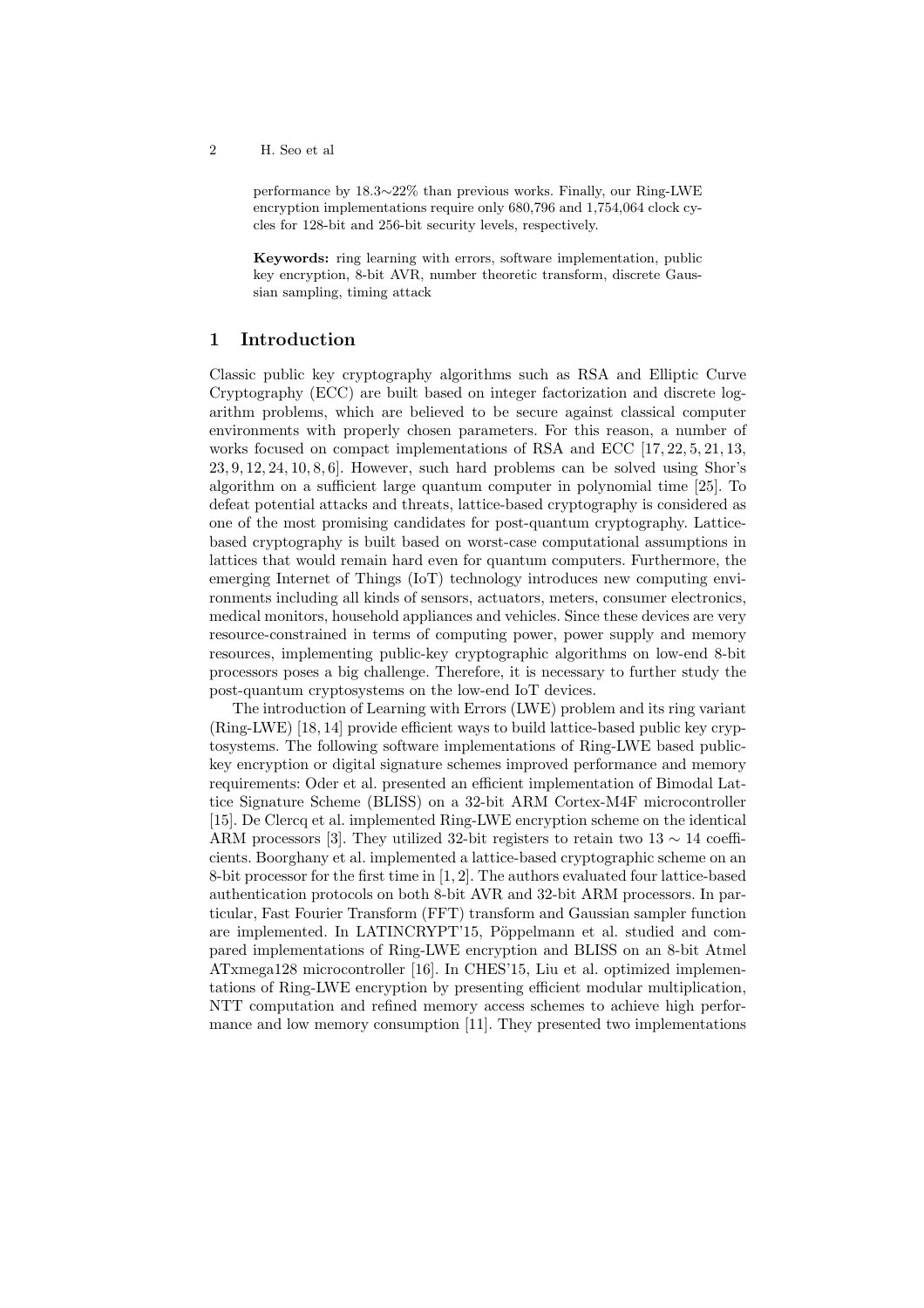of Ring-LWE encryption scheme for both medium-term and long-term security levels on an 8-bit AVR processor. Liu et al. presented the first secure Ring-LWE encryption and BLISS signature implementations against timing attack [7]. NTT and sampling computations are implemented in constant time to prevent timing attack. Particularly, modular reduction is performed in Montgomery reduction to reduce computation complexity. Recently, in [4, 9], high efficient implementations on ARM-NEON and MSP430 processors are also covered.

#### **1.1 Contributions**

This paper continues the line of research on the secure and compact implementations of the Ring-LWE encryption scheme on low-end 8-bit AVR processor. Core contributions are the techniques to prevent information leakage and optimizations to improve real-world performance of Ring-LWE encryption scheme.

In particular, we focused on the optimization of Number Theoretic Transform (NTT) based polynomial multiplication, which is the most expensive computation in the Ring-LWE. In NTT computation, a number of modular arithmetic operations are required and optimization of modular reduction is highly related with performance. To accelerate performance, we use Look Up Table (LUT) based fast reduction techniques for modular coefficient multiplication. Modular addition and subtraction operations are also implemented in constant time and incomplete representation. To optimize the performance in assembly level, NTT routines fully utilize general purpose registers in the target processors.

Based on the above NTT optimization techniques, we present secure and compact implementations of Ring-LWE encryption scheme on an low-end 8-bit AVR processor. All operations are designed to prevent the timing attack. The implementation only requires 681K and 1*,* 754K clock cycles for 128-bit and 256 bit security level encryption respectively.

The rest of this paper is organized as follows. In section 2, we recall background of Ring-LWE encryption scheme, NTT algorithm, and previous implementation techniques for NTT algorithm. In Section 3, we present optimization techniques for NTT on low-end 8-bit AVR processors. In particular, we propose techniques to prevent information leakage through timing and reduce execution time of NTT algorithm. In Section 4, we report performance of our implementation and compare with the state-of-the-art NTT and Ring-LWE encryption on the low-end 8-bit AVR platforms. Finally, we conclude the paper in Section 5.

## **2 Background**

#### **2.1 Ring-LWE encryption scheme**

In 2010, Lyubashevshy et al. proposed an encryption scheme based on a more practical algebraic variant of LWE problem defined over polynomial rings  $R_q =$  $\mathbb{Z}_q[\mathbf{x}]/\langle f \rangle$  with an irreducible polynomial  $f(x)$  and a modulus q. In Ring-LWE problem, elements *a*, *s* and *t* are polynomials in the ring *Rq*. Ring-LWE encryption scheme proposed by Lyubashevshy et al. was later optimized in [20]. Roy et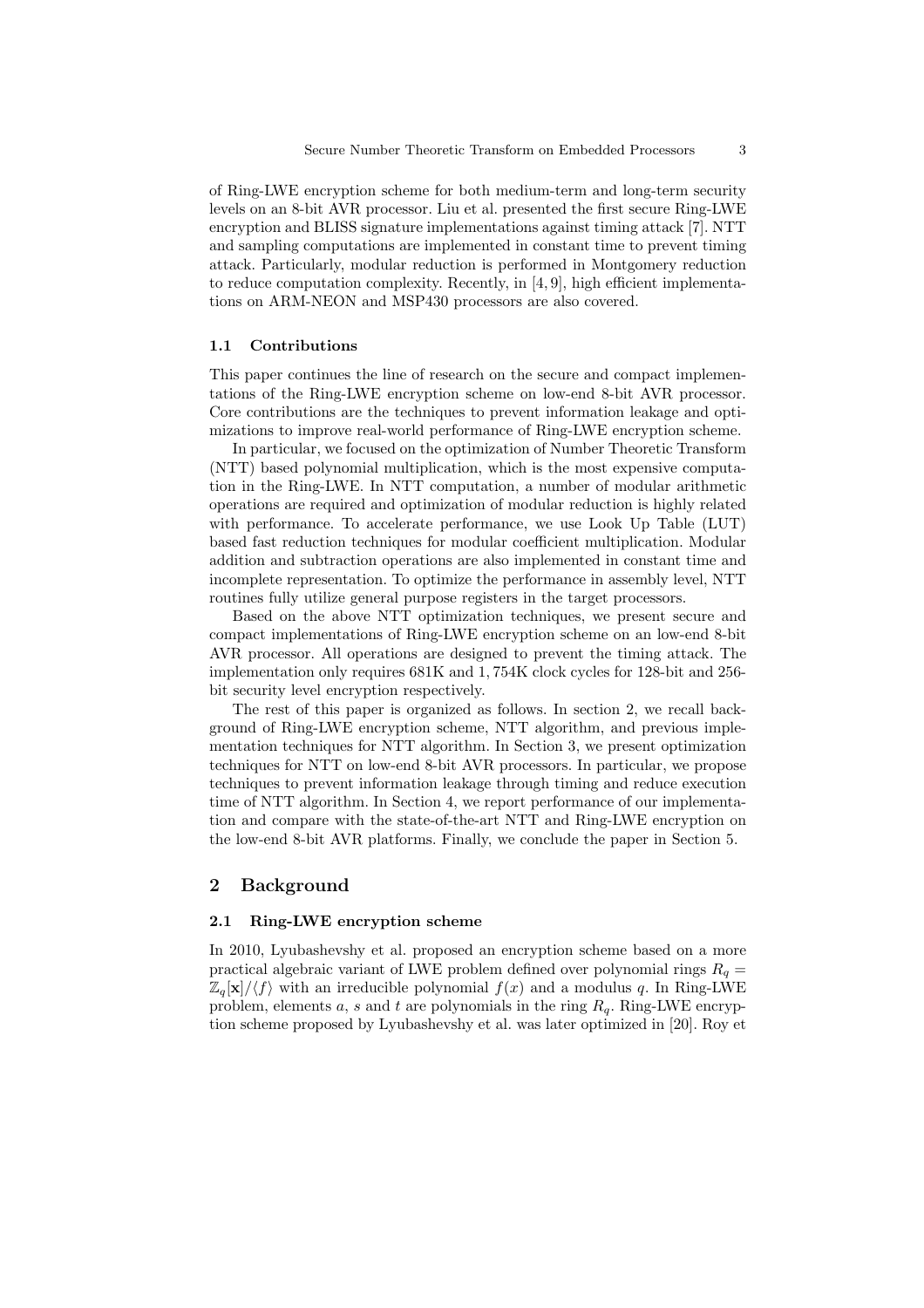al.'s variant aims at reducing the cost of polynomial arithmetic. In particular, the polynomial arithmetic during a decryption operation requires only one Number Theoretic Transform (NTT) operation. Beside this computational optimization, the scheme performs sampling from the discrete Gaussian distribution using a Knuth-Yao sampler. In next subsection, we will first present mathematical concepts of NTT and Knuth-Yao sampling operations, then we will describe the steps used in the Roy et al.'s version of the encryption scheme.

Now, we describe steps applied in the encryption scheme proposed by Roy et al. [20]. We denote the NTT of a polynomial  $\alpha$  by  $\tilde{\alpha}$ .

**−** Key generation stage **Gen**( $\tilde{a}$ ): Two error polynomials  $r_1, r_2 \in R_q$  are sampled from the discrete Gaussian distribution  $\mathcal{X}_{\sigma}$  by applying the Knuth-Yao sampler twice.

$$
\tilde{r_1} = NTT(r_1), \tilde{r_2} = NTT(r_2)
$$

and then an operation  $\tilde{p} = \tilde{r_1} - \tilde{a} \cdot \tilde{r_2} \in R_q$  is performed. Public key is polynomial pair  $(\tilde{a}, \tilde{p})$  and private key is polynomial  $\tilde{r}_2$ .

 $-$  Encryption stage **Enc**( $\tilde{a}$ ,  $\tilde{p}$ ,  $M$ ): The input message  $M \in \{0,1\}^n$  is a binary vector of *n* bits. This message is first encoded into a polynomial in the ring  $R_q$  by multiplying the bits of message by  $q/2$ . Three error polynomials  $e_1, e_2, e_3 \in R_q$  are sampled from  $\mathcal{X}_{\sigma}$ . The ciphertext is computed as a set of two polynomials  $(\tilde{C}_1, \tilde{C}_2)$ :

$$
(\tilde{C}_1, \tilde{C}_2) = (\tilde{a} \cdot \tilde{e_1} + \tilde{e_2}, \tilde{p} \cdot \tilde{e_1} + NTT(e_3 + M'))
$$

 $-$  Decryption stage  $\textbf{Dec}(\tilde{C_1}, \tilde{C_2}, \tilde{r_2})$ : One inverse NTT is performed to recover *M′* :

$$
M' = INTT(\tilde{r_2} \cdot \tilde{C_1} + \tilde{C_2})
$$

and then a decoder is used to recover the original message *M* from *M′* .

## **2.2 Number Theoretic Transform**

We use the Number Theoretic Transform (NTT) to perform polynomial multiplication. NTT can be seen as a discrete variant of Fast Fourier Transform (FFT) but performs in a finite ring  $\mathbb{Z}_q$ . Instead of using the complex roots of unity, NTT evaluates a polynomial multiplication  $a(x) = \sum_{n=1}^{n-1}$  $\sum_{i=0}^{\infty} a_i x^i \in \mathbb{Z}_q$  in the *n*-th roots of unity  $\omega_n^i$  for  $i = 0, \ldots, n-1$ , where  $\omega_n$  denotes a primitive *n*-th root of unity. Algorithm 1 shows the iterative version of NTT algorithm.

The iterative NTT algorithm consists of three nested loops. The outermost loop  $(i\text{-loop})$  starts from  $i = 2$  and increases by doubling *i*, and the loop stops when  $i = n$ , thus it has only  $log_2 n$  iterations. In each iteration, the value of twiddle factor  $\omega_i$  are computed by executing a power operation  $\omega_i = \omega_n^{n/i}$ , and the value of  $\omega$  is initialized by 1. Compared to *i*-loop, the *j*-loop executes more iterations, the number of iteration can be seen as a sum of a geometric progression for  $2^{i}$  where *i* starts from 0 and has a maximum value of  $log_2(n-1)$ ,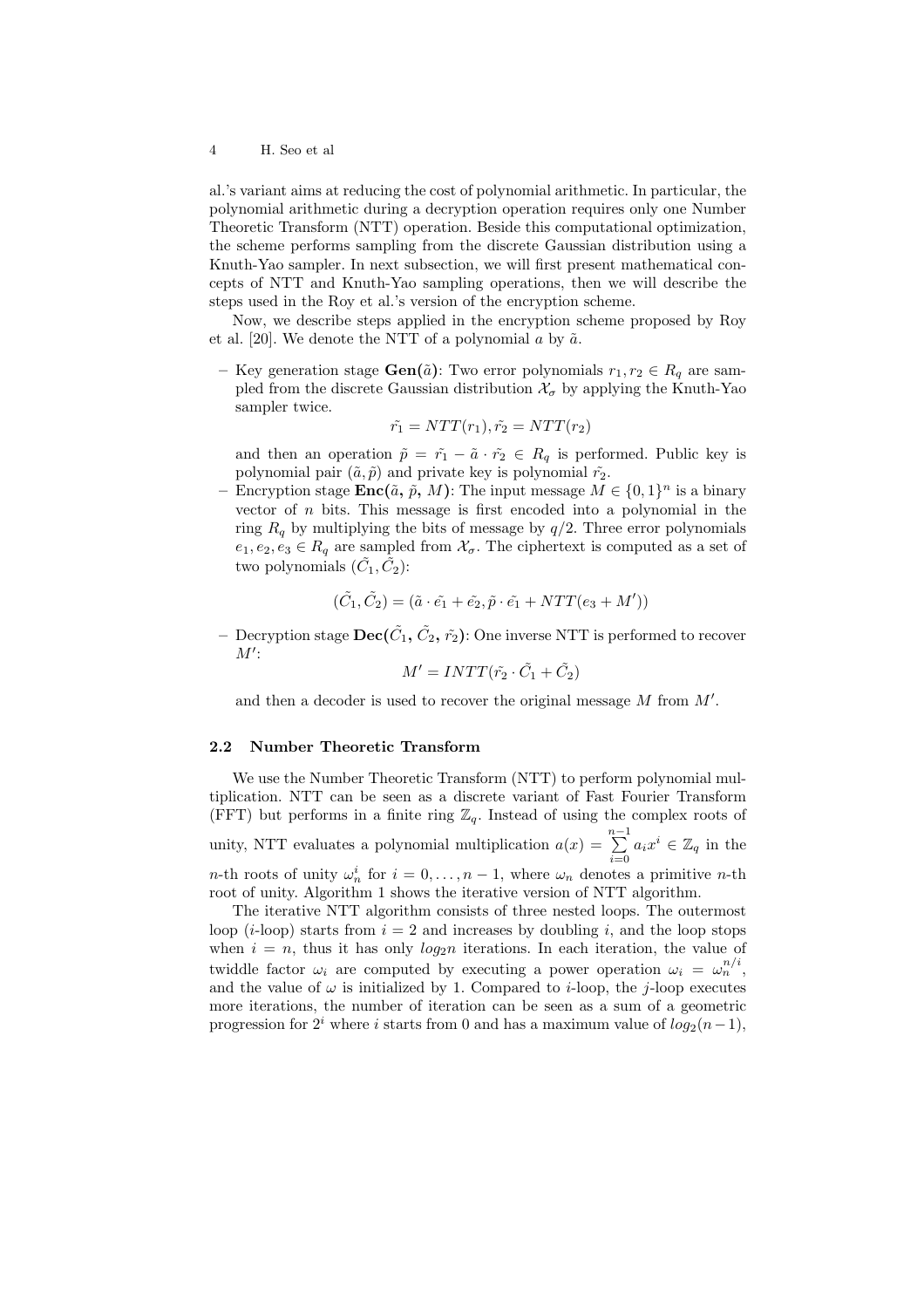**Algorithm 1** Iterative Number Theoretic Transform

**Require:** A polynomial  $a(x) \in \mathbb{Z}_q[x]$  of degree  $n-1$  and *n*-th primitive  $\omega \in \mathbb{Z}_q$  of unity **Ensure:** Polynomial  $a(x) = NTT(a) \in \mathbb{Z}_q[x]$ 1:  $a = BitReverse(a)$ 2: **for** *i* from 2 by  $i = 2i$  to *n* **do** 3:  $\omega_i = \omega_n^{n/i}, \omega = 1$ 4: **for** *j* from 0 by 1 to *i/*2 *−* 1 **do** 5: **for** *k* from 0 by *i* to *n −* 1 **do** 6:  $U = a[k + j]$ 7:  $V = \omega \cdot a[k + j + i/2]$ 8:  $a[k + j] = U + V$ 9:  $a[k + j + i/2] = U - V$ 10:  $\omega = \omega \cdot \omega_i$ 11: **return** *a*

thus, the *j*-loop has *n−*1 iterations. In each iteration of *j*-loop, the twiddle factor  $\omega$  is updated by performing a coefficient modular multiplication. Apparently, the innermost loop (*k*-loop) occupies most part of the execution time of NTT algorithm since it is executed roughly  $\frac{n}{2} \log_2 n$  times. In each iteration of the innermost loop, two coefficients  $a[i+j]$  and  $a[i+j+i/2]$  are loaded from memory into registers, and then  $a[i+j+i/2]$  are multiplied by the twiddle factor  $\omega$ , after that, the value of  $a[k + j]$  and  $a[k + j + i/2]$  are updated and stored in the memory.

#### **2.3 Previous Implementations of NTT**

In LATINCRYPT'15, Pöppelmann et al. optimized the NTT operation by merging inverse NTT and multiplication by powers of  $\psi^{-1}$ . Furthermore, bit-reversal step is removed by the manipulation of the standard iterative algorithms. In CHES'15, Liu et al. suggested the high-speed NTT operations with efficient coefficient modular multiplication [11]. They presented the Move-and-Add (MA) method to perform the 16-bit wise coefficient multiplication and the Shift-Add-Multiply-Subtract-Subtract (SAMS2) techniques to replace the expensive reduction operations with the MUL instructions by cheaper shift and addition instructions. In TECS'17, Liu et al. improved the modular reduction by using Montgomery reduction [7]. This improves the previous SAMS2 techniques when the case requires a number of shift and addition operations on low-end devices. The new technique ensures the constant time computation together with high performance.

# **3 Proposed Methods**

NTT computation takes up the majority of the execution time on modular multiplication operation since it is performed in the innermost *k*-loop. The 16-bit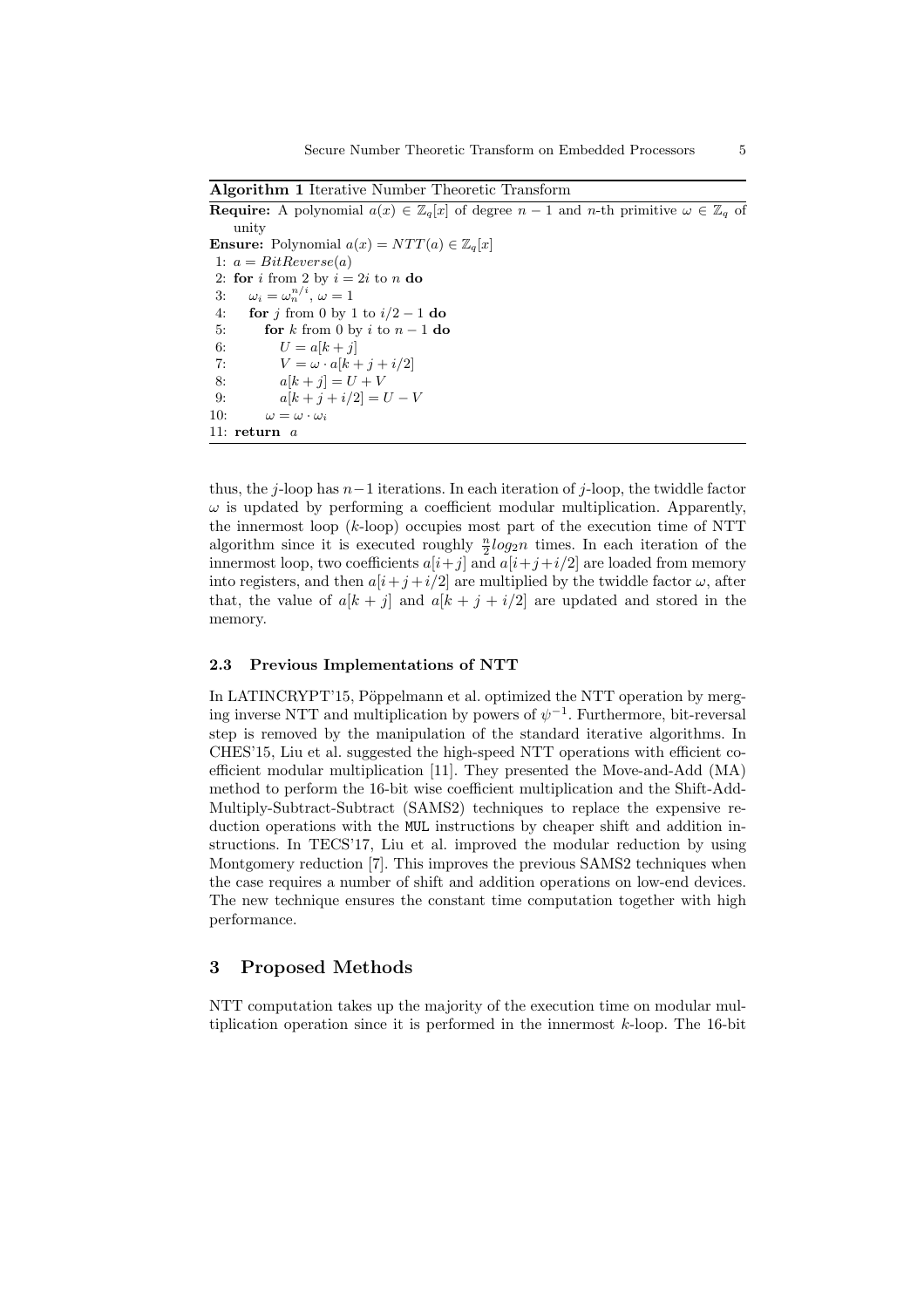wise multiplication requires only 4 8-bit wise multiplication operations and this is already well covered in previous works [11]. Thus, the optimization of fast reduction operation is a perquisite for high-speed implementation of NTT algorithm. We chose the prime modulus  $q = 7681$  (i.e. 0x1e01 in hexadecimal representation) and  $q = 12289$  (i.e. 0x3001 in hexadecimal representation) for the target parameters, which are used in previous works [11, 7].

Unlike previous SAMS2 method by [11, 7], we propose an optimized Look-Up Table (LUT) based fast reduction technique for performing the mod 7681 and mod 12289 operations. The main idea is to first reduce the result by using the 8-bit wise pre-computed reduced results, and then perform the tiny fast reduction steps on short coefficients. The results are kept in the incomplete representation in order to optimize the number of subtraction in the reduction step. For the case of prime modulus  $q = 7681$ , the variables are always kept in range of  $(0, 2^{14} - 1)$  in incomplete representations and the intermediate results (*IR*) of multiplication are kept in  $(0, 2^{28} - 1)$ . We set two pre-computed LUTs with (mod 7681) operation. One input variable are ranging from 17-th bit to 24-th bit, which are the values located in  $(x \times 2^{16})$  where *x* is ranging from 0 to 2<sup>8</sup> . Afterwards, the variable is reduced to 13-bit wise results through (mod 7681) operation ( $\approx$  ((*IR div* 2<sup>16</sup>) *mod* 2<sup>8</sup>) *mod* 7681). The other input variable is from 25-th bit to 28-th bit, which are values  $(x \times 2^{24})$  where *x* is ranging from 0 to  $2^{45}$ . The LUT ensures that the variable is reduced to the 13-bit results  $(\approx (IR \ div 2^{24}) \ mod 7681)$ . After two times of LUT based reduction operations, the two 13-bit wise outputs are added to the remaining 16-bit wise intermediate results (1-st *∼* 16-th bits), which output 17-bit intermediate results. Afterwards, the tiny fast reduction is performed on the intermediate results. Observing that  $2^{13} \equiv 2^9 - 1 \mod 7681$ , the fast reduction can be performed with 16-bit wise addition (2<sup>9</sup> ) and 8-bit wise subtraction operations (*−*1).

The detailed method is described in Figure 1. We keep the product in four registers (*r*3*, r*2*, r*1*, r*0), which has been marked by different colors. Each of register  $(r3, r2, r1, r0)$  is 8-bit long. The colorful parts mean that this bit has been occupied while the white part means the current bit is empty. The reduction with 7681 using LUT approach can be performed as follows:

- 1. LUT access. We first perform the LUT access with variable (*r*2) to get the 13 bit wise reduced results (*s*1 and *s*0). Then, the variable (*r*3) is also reduced to the results (*t*1 and *t*0). Both results are 13-bit wise long and stored in 2 8-bit registers.
- 2. Addition. We then perform the addition of  $(r1, r0) + (s1, s0) + (t1, t0)$ . Apparently, the sum result is less than 18-bit, which can be kept in three registers (*k*2*, k*1*, k*0).
- 3. Shifting. We right shift  $(k2, k1, k0)$  by 13-bit to get the result  $(u0)$ . Afterwards, the value  $(u0)$  is left shifted by 9-bit to get the  $(d1, d0)$ .

<sup>&</sup>lt;sup>5</sup> Two LUTs only require 1KB  $(2^8 \times 2 + 2^8 \times 2)$  and the LUTs are stored in the ROM. Considering that AVR platforms support ROM size in 128, 256, and 384 KB, the ROM consumption of LUT is negligible.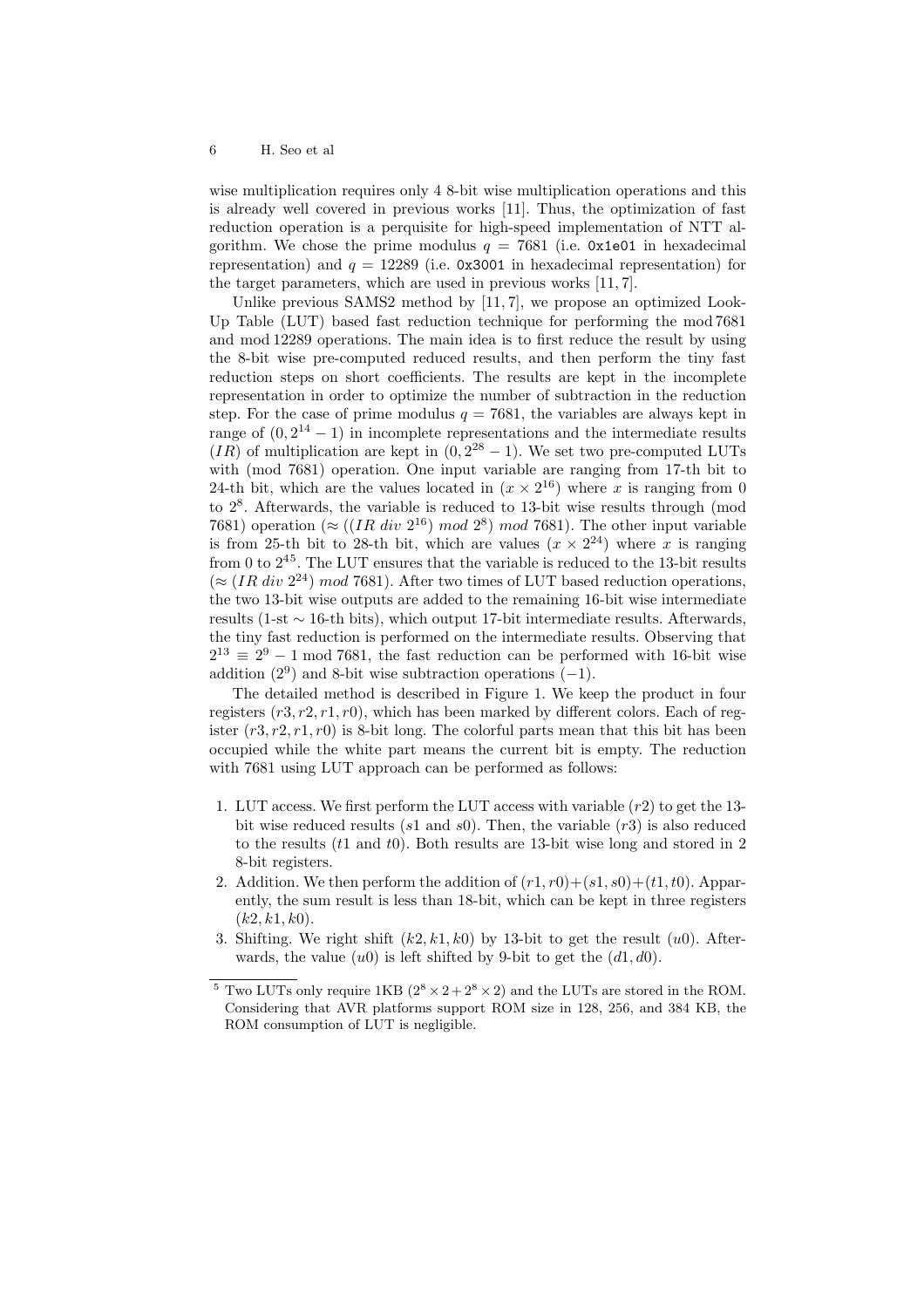

**Fig. 1.** Look-Up Table based Fast Reduction for  $q = 7681$ ,  $\left(\frac{1}{2}\right)$ : LUT access;  $\left(\frac{3}{2}\right)$ : addition;  $\Phi(\mathcal{D})$ : shifting;  $\Phi(\mathcal{D})$ : modulo;  $\Phi(\mathcal{D})$ : addition and subtraction.

- 4. Modulo. Thereafter, the intermediate results (*k*2*, k*1*, k*0) below 13-bit are extracted and we obtain the (*w*1*, w*0).
- 5. Addition and Subtraction. Finally, we perform the addition and subtraction operations of  $(w1, w0) + (d1, d0) - u0$ .

In Algorithm 2, the LUT based modular reduction in source code level is described. In Step 1*∼*13, MOV-and-ADD multiplication is used to perform the 16-bit wise multiplication. The 32-bit intermediate results are stored in 4 8-bit registers (R18, R19, R20, R21). In Step 14*∼*15, the address of LUT 1 is loaded to 2 registers (R30, R31). Then, the 17*∼*24-th bits (R20) is added to the address. When the address pointer is ready, the LUT access is performed. From Step 22 to 29, the 25∼28-th bits (R21) are used to access the LUT<sub>-2</sub>. Afterwards the results are reduced. In Step 30*∼*31, two 13-bit LUT results are added. Afterwards, the summation is added to the intermediate results. From Step 35 to 45, tiny fast reduction is performed on 17-bit intermediate results with 16-bit wise addition and 8-bit wise subtraction operations.

Since the LUT approach is generic approach for any primes, proposed LUT based approach is also available in the case of mod 12289. Two differences are LUT value and final step (tiny fast reduction). We need to construct the (mod 12289)'s LUT. For the final step, we perform the tiny fast reduction with modulus equation  $(2^{14} \equiv 2^{12} - 1 \mod 12289)$ . The detailed descriptions are drawn in Figure 2. We execute two LUT and one tiny final reduction. After the tiny fast reduction, it outputs 16-bit results and this can incur the overflow in following operations. We perform the fast reduction once again to fit the results within 15 bit. By leaving the most significant bit in the register, addition and subtraction operations do not need to check whether the intermediate results generate the overflow/underflow or not.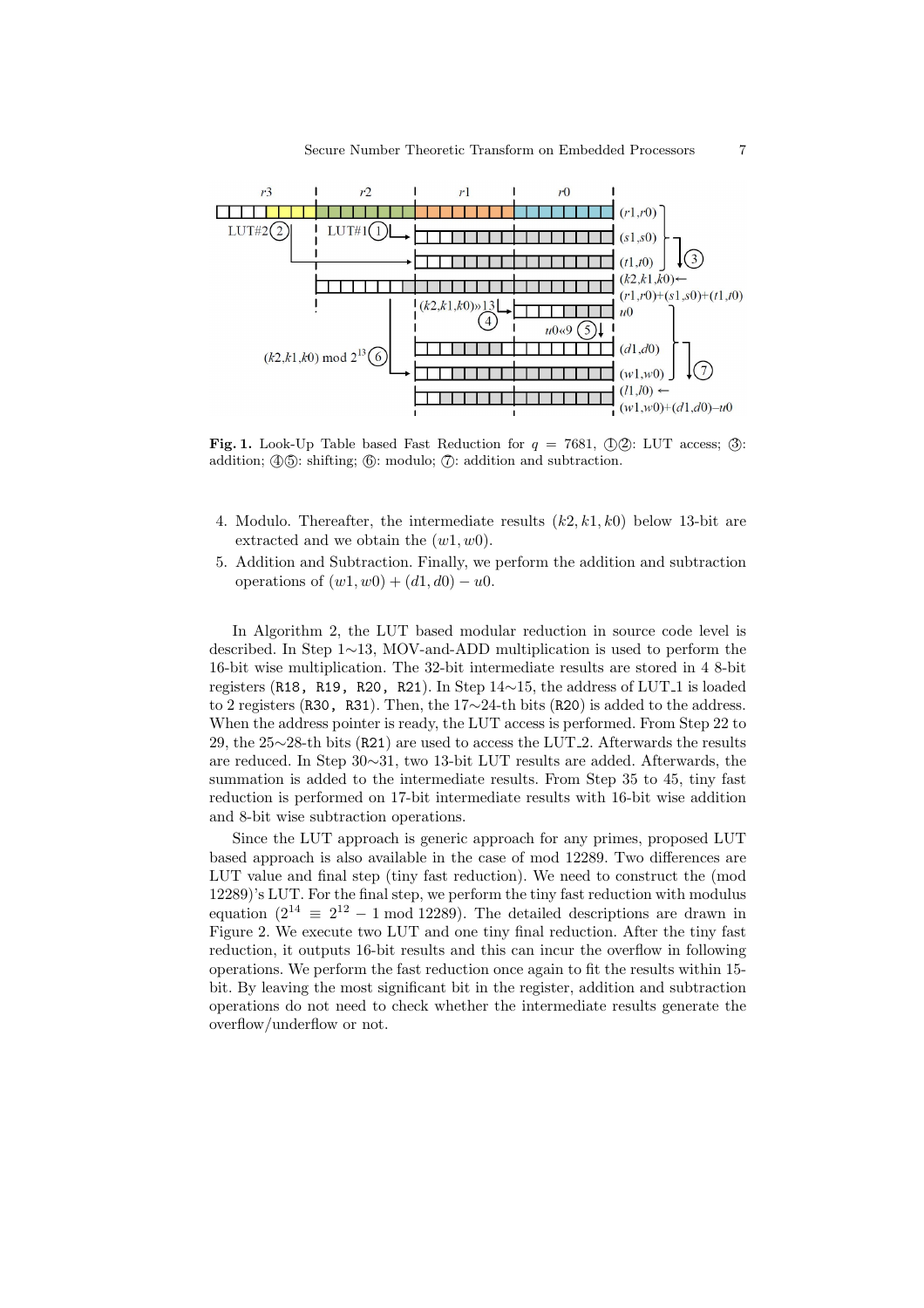**Algorithm 2** LUT based modular reduction in source code (mod 7681)

| <b>Input:</b> operands R22, R23, R24, R25                     | 24: ADD R30, R21                      |
|---------------------------------------------------------------|---------------------------------------|
| Output: results $\{R24, R25\}$                                | 25: ADC R31, R26                      |
| 1: CLR R26                                                    | ${MOV-and-ADD}$ 26: ADD R30, R21      |
| 2: MUL R24, R22                                               | 27: ADC R31, R26                      |
| 3: MOVW R18, RO                                               |                                       |
| 4: MUL R25, R23                                               | 28: LPM R24, Z+                       |
| 5: MOVW R20, RO                                               | 29: LPM R25, Z+                       |
| 6: MUL R24, R23                                               | 30: ADD R24, R22                      |
| 7: ADD R19, RO                                                | 31: ADC R25, R23                      |
| 8: ADC R20, R1                                                |                                       |
| 9: ADC R21, R26                                               | 32: ADD R24, R18                      |
|                                                               | 33: ADC R25, R19                      |
| 10: MUL R25, R22                                              | 34: ADC R26, R26                      |
| 11: ADD R19, RO                                               |                                       |
| 12: ADC R20, R1                                               | 35: MOV R20, R25{tiny fast reduction} |
| 13: ADC R21, R26                                              | 36: ANDI R25, OX1F                    |
| 14: LDI R30, 108(LUT <sub>-1</sub> ) {LUT access} 37: LSR R26 |                                       |
| 15: LDI R31, hi8(LUT_1)                                       | 38: ROR R20                           |
| 16: ADD R30, R20                                              | 39: SWAP R20                          |
| 17: ADC R31, R26                                              | 40: ANDI R20, OXOF                    |
| 18: ADD R30, R20                                              |                                       |
| 19: ADC R31, R26                                              | 41: SUB R24, R20                      |
|                                                               | 42: SBC R25, R26                      |
| 20: LPM R22, Z+                                               |                                       |
| 21: LPM R23, Z+                                               | 43: LSL R20                           |
|                                                               | 44: ADD R25, R20                      |
| 22: LDI R30, $lo8(LUT_2)$ {LUT access} 45: CLR R1             |                                       |
| 23: LDI R31, hi8(LUT_2)                                       |                                       |
|                                                               |                                       |

**Constant Modular Addition and Subtraction** To prevent timing attacks, modular addition and subtraction operations should be implemented in constant time. We used the incomplete representation and unsigned type for variable format. The results are always kept in 2 bytes and positive values. The detailed descriptions are available in Algorithm 3. First addition or subtraction operation is performed. In particular, subtraction operation is performed with addition of variable  $(q_2)$  to avoid underflow condition. From Step 6 to 9, the tiny fast reduction operation is performed. However, the result we get in Step 9 may still be larger than modulus  $(q = 7681)$ , thus, we do the correction by subtracting the modulus (*q*). If the underflow condition occurs, we perform the addition with modulus  $(q)$  with the mask variable  $(P)$ . Finally, the results  $(R)$  are always kept within 0x2000 in the incomplete representation.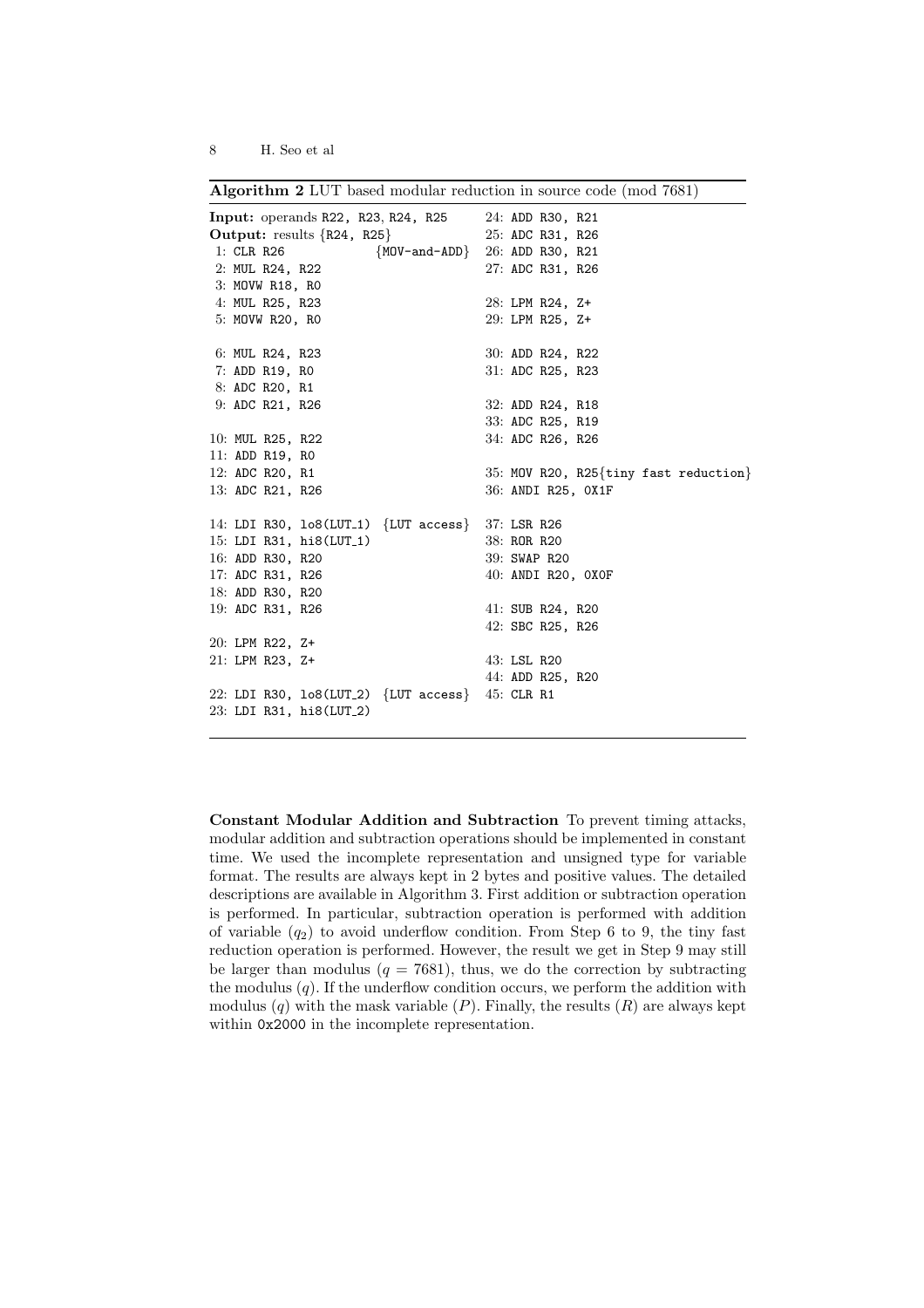

**Fig. 2.** Look-Up Table based Fast Reduction for  $q = 12289$ ,  $\Phi(1/2)$ : LUT access; (3): addition;  $\Phi(\mathcal{D})$ : shifting;  $\Phi$ ): modulo;  $\Phi$  : addition and subtraction;  $\Phi(\mathcal{D})$ : shifting;  $\Phi$ . modulo;  $\overline{1}$ : addition and subtraction.

**Algorithm 3** Constant modular addition/subtraction for  $q = 7681$  (0x1E01) **Require:** Two 2-word operands *A* and *B* in  $[0, 2^{14} - 1]$ . **Ensure:** The incomplete result  $R = A(+, -)B \text{ mod } 0x2000 [0, 2^{14} - 1]$  or  $0x1E01$ . 1: **if** addition **then** 2:  $R \leftarrow A + B$  {addition operation} 3: **else if** subtraction **then** 4: *q*<sup>2</sup> *← q ≪* 2 *{*subtraction operation*}* 5:  $R \leftarrow q_2 + A - B$  {underflow prevention} 6:  $R_1 \leftarrow R \gg 13$  {tiny fast reduction} 7:  $R_2 \leftarrow (R \gg 4) \& 0 \& 1 \& 00$ 8:  $R \leftarrow R\&0x1FFF$ 9:  $R ← R - R_1 + R_2$ 10: **if** complete **then** 11:  ${Borrow, R} \leftarrow R - 0x1E01$  {last correction} 12: *P ←* 0*x*0000 *− Borrow* 13:  $R \leftarrow R + (0x1E01\&P)$ 14: **return** *R*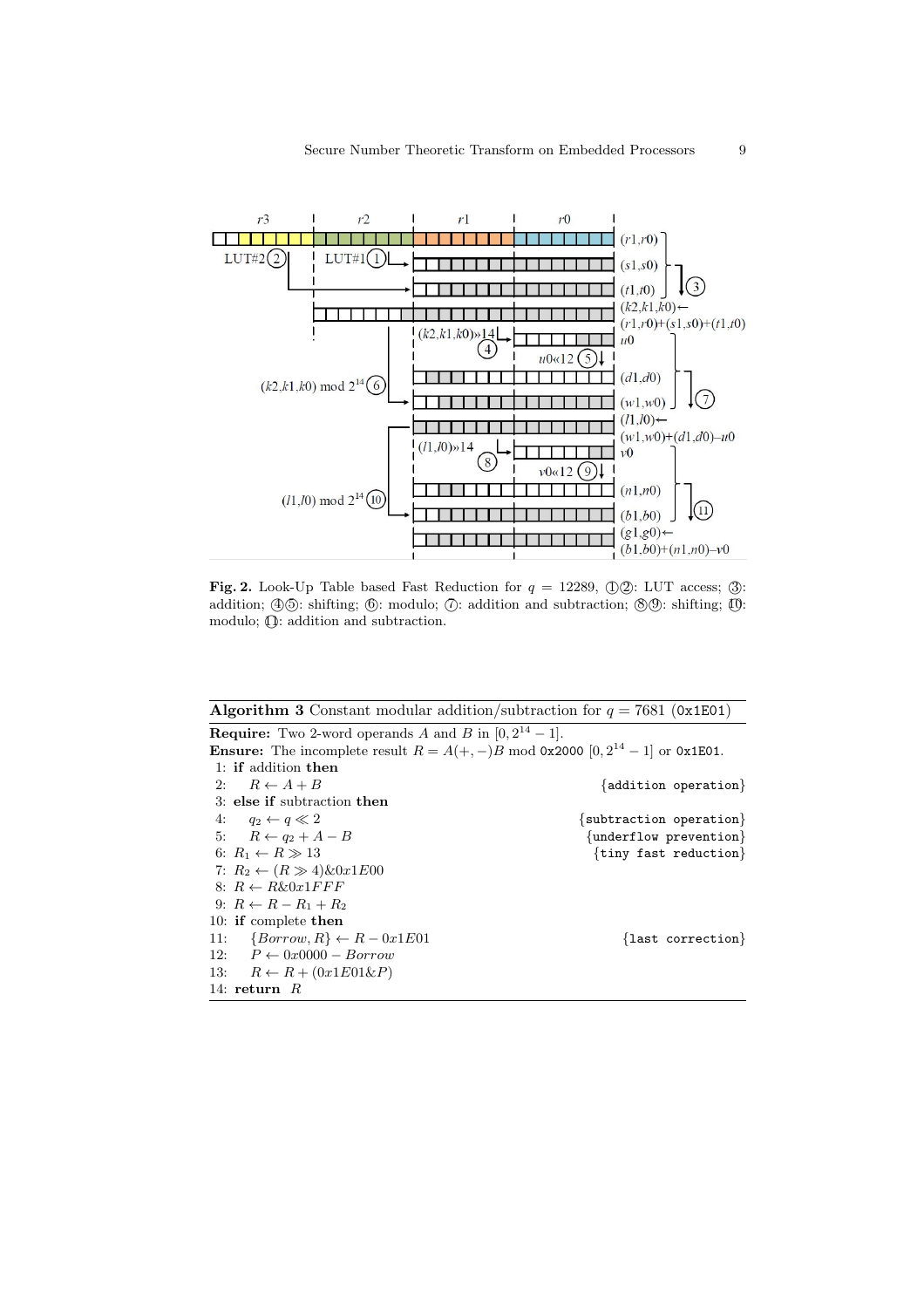**Algorithm 4** Constant modular addition/subtraction for  $q = 12289$  (0x3001)

| <b>Require:</b> Two 2-word operands A and B in $[0, 2^{15} - 1]$ .                                    |                                   |
|-------------------------------------------------------------------------------------------------------|-----------------------------------|
| <b>Ensure:</b> The incomplete or complete result $R = A(+,-)B \mod 0 \times 4000 \in [0, 2^{15} - 1]$ |                                   |
| or 0x3001.                                                                                            |                                   |
| 1: if addition then                                                                                   |                                   |
| 2: $R \leftarrow A + B$                                                                               | ${addition operation}$            |
| 3: else if subtraction then                                                                           |                                   |
| 4: $q_2 \leftarrow q \ll 2$                                                                           | $\{subtraction\ operation\}$      |
| 5: $R \leftarrow q_2 + A - B$                                                                         | $\{underflow\,\,prevention\}$     |
| 6: $R_1 \leftarrow R \gg 14$                                                                          | $\{tiny$ funy fast reduction $\}$ |
| 7: $R_2 \leftarrow (R \gg 2) \& 0x7000$                                                               |                                   |
| 8: $R \leftarrow R\&0x3FFF$                                                                           |                                   |
| 9: $R \leftarrow R - R_1 + R_2$                                                                       |                                   |
| 10: if complete then                                                                                  |                                   |
| 11: $\{Borrow, R\} \leftarrow R - 0x3001$                                                             | {last correction}                 |
| 12: $P \leftarrow 0x0000 - Borrow$                                                                    |                                   |
| 13: $R \leftarrow R + (0x3001 \& P)$                                                                  |                                   |
| 14: return $R$                                                                                        |                                   |

For the case of 12289, we can adopt the constant modular addition and subtraction techniques in Algorithm 3. Only the parameters are different. The detailed descriptions are given in Algorithm 4. Firstly, the addition and subtraction operations are performed. Afterwards, the fast reduction is performed. The obtained results  $(R)$  are always kept within 0x4000 in the incomplete representation.

# **4 Performance Evaluation**

This section presents performance results of our implementation. We first give the experimental platform in section 4.1. Afterwards, we show a comparison with the previous modular multiplication and NTT implementations in section 4.2. Finally, we show a comparison with the previous Ring-LWE implementation in section 4.3.

## **4.1 Experimental platform**

Our implementation uses ATxmega128A1 processor on an Xplain board as target platform. This processor has a maximum frequency of 32 MHz, 128 KB flash program memory, and 8 KB SRAM. It supports an AES crypto-accelerator and can be used in a wide range of applications, such as industrial, hand-held battery applications as well as some medical devices. The implementation is written using a mixed ANSI C and Assembly languages. In particular, the main structure and interface are written in C while the core operations such as modular arithmetic is implemented in Assembly. For the LUT based approach, the constant LUT variables are stored in flash program memory, which requires 0.5KB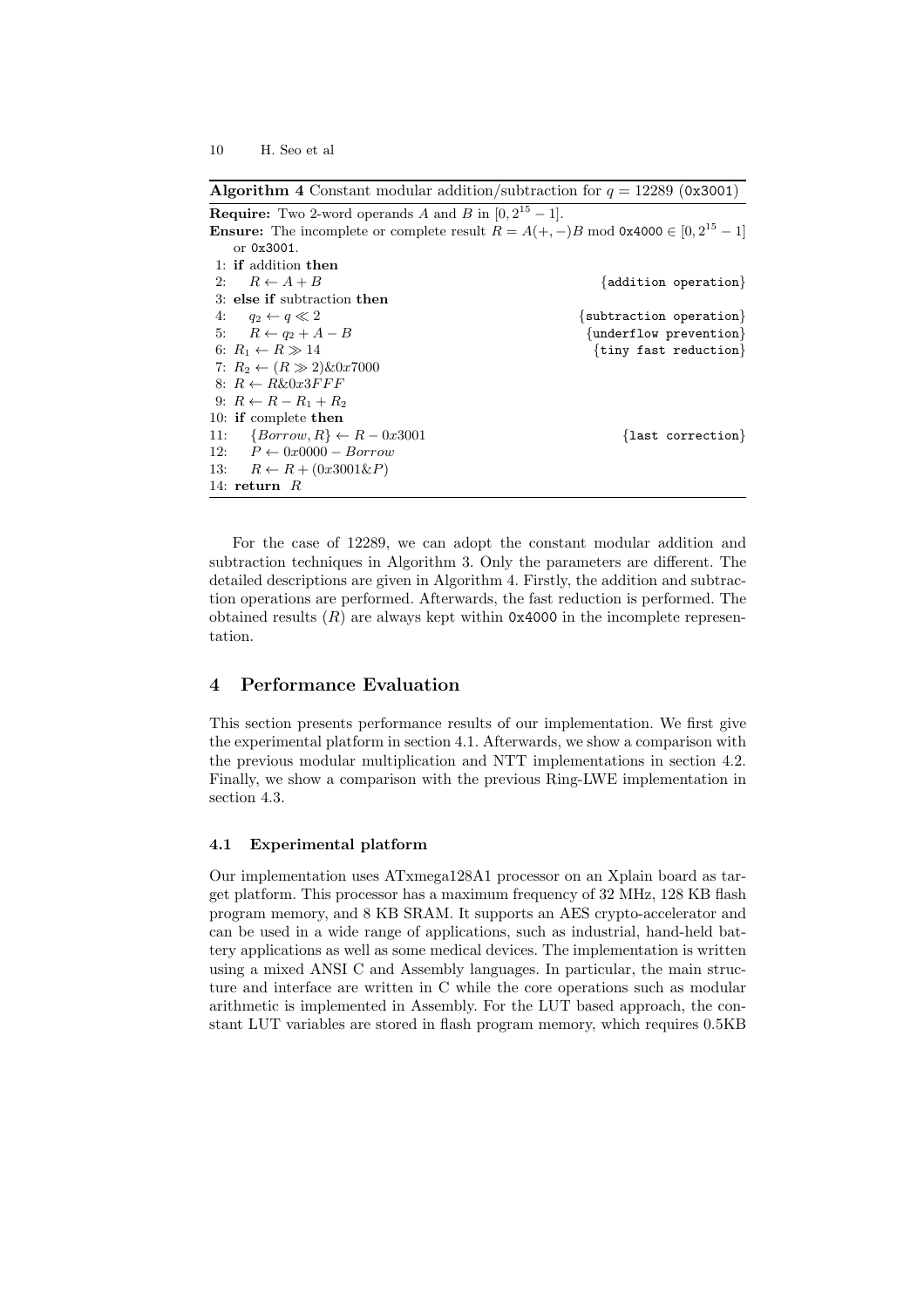| Implementation         | 128-bit security |           |       | 256-bit security |            |       |
|------------------------|------------------|-----------|-------|------------------|------------|-------|
|                        | MOD MUL          | NTT       | Const | Mod MUL          | <b>NTT</b> | Const |
| Boorghany et al. [2]   | N/A              | 1,216,000 |       | N/A              | 2,207,787  |       |
| Boorghany et al. [1]   | N/A              | 754,668   |       | N/A              | N/A        |       |
| Pöppelmann et al. [16] | N/A              | 334,646   |       | N/A              | 855,595    |       |
| Liu et al. $[11]$      | N/A              | 193,731   |       | N/A              | 441,572    |       |
| Liu et al. $[7]$       | 73               | 194,145   |       | 70               | 516,971    |       |
| This work              | 57               | 158,607   |       | 66               | 403,224    |       |

**Table 1.** Execution time of modular multiplication and NTT (in clock cycles), where 128-bit security represents (*n* : 256*, q* : 7681) and 256-bit security represents (*n* : 512*, q* : 12289) on 8-bit AVR processors, e.g., ATxmega64, ATxmega128.

for saving the parameters and 3 clock cycles for each byte access. We complied our implementation with speed optimization option '-O3' on Atmel Studio 6.2. In order to obtain accurate timing, we execute each operation for at least 1000 times and report average cycle count for each operation.

## **4.2 Comparison of modular multiplication and NTT**

Table 1 summarizes execution time of modular multiplication and NTT for both of medium-term and long-term security levels. First, various works including [2, 1, 16, 11] are not constant-time solutions, which means the attackers can perform timing attack to extract the secret information. Recent work by Liu et al. introduced the secure approach with tiny Montgomery reduction [7]. They perform the Montgomery reduction to reduce the 28/30-bit variables to 14/15-bit results. However, the complexity of *n*-word Montgomery reduction is generally  $n^2 + n$ , which is still high overheads on the low-end devices. Unlike previous approaches, we used LUT based approach to achieve high performance and secure implementation.

As shown in the Table 1, the proposed modular multiplication with 7681 and 12289 only requires 57 and 66 clock cycles, which are 16 and 4 clock cycles smaller than previous approaches, respectively [7]. The proposed NTT operation also shows higher performance than previous works. NTT operation only requires 158*,* 607 clock cycles for 128-bit security implementation and 403*,* 224 cycles for 256-bit security implementation. Results of NTT for medium and long-term security are 18*.*3% and 22*.*0% faster than previous works, respectively.

#### **4.3 Comparison of Ring-LWE**

With optimized NTT implementation, we evaluated the Ring-LWE encryption *√* scheme with parameter sets  $(n, q, \sigma)$  with  $(256, 7681, 11.31/\sqrt{2\pi})$  and  $(512, 12289, 12289)$  $12.18/\sqrt{2\pi}$  for security levels of 128-bit and 256-bit. The tailcut of discrete Gaussian sampler is limited to  $12\sigma$  to achieve a high precision statistical difference from the theoretical distribution, which is less than 2*−*<sup>90</sup>. These parameter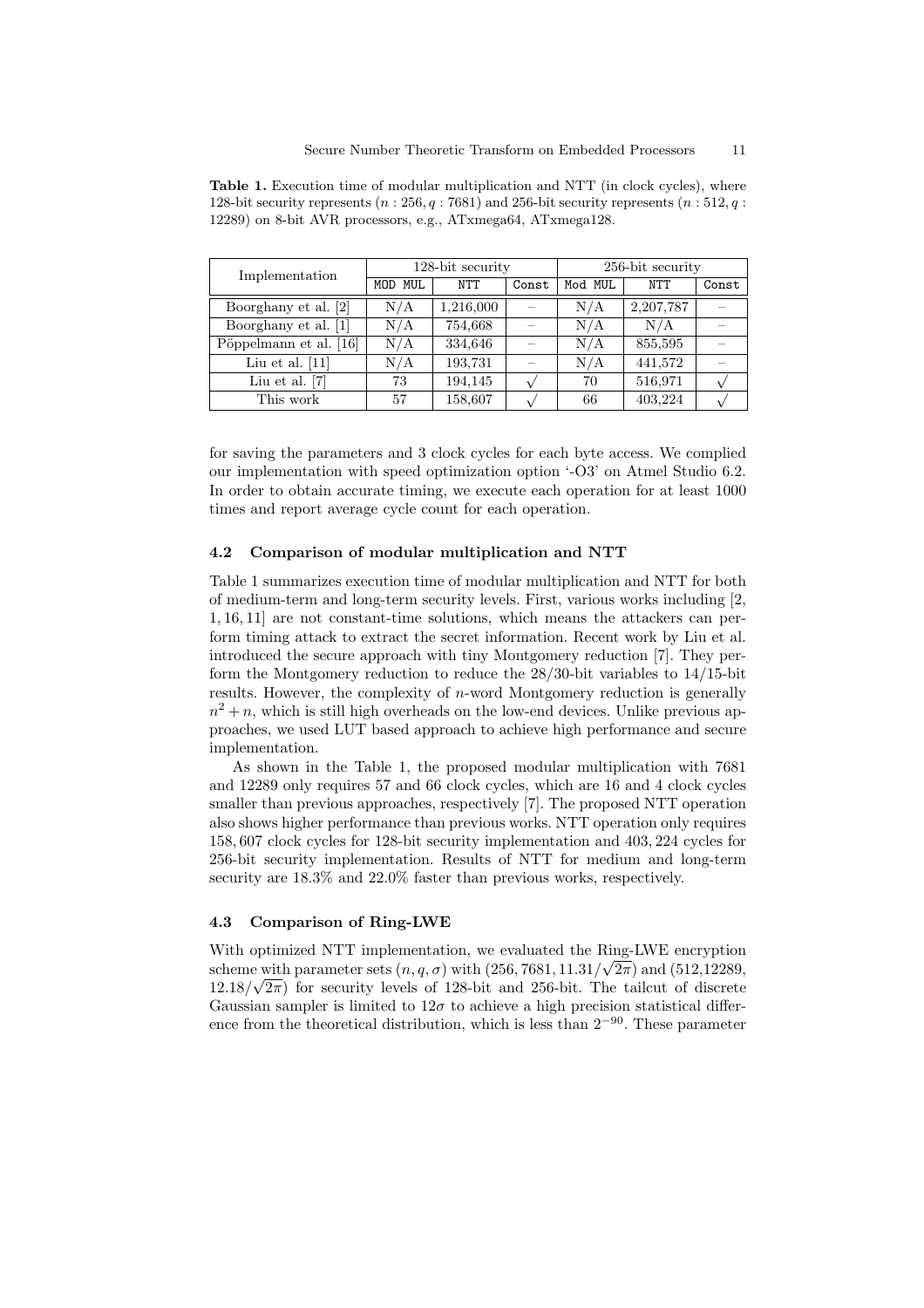**Table 2.** Performance comparison of software implementation of 128-bit and 256-bit security level lattice-based cryptosystems on 8-bit AVR processors, e.g., ATxmega64, ATxmega128.

| Implementation                            | NTT/FFT   | Sampling | Enc       | Secure |  |  |  |
|-------------------------------------------|-----------|----------|-----------|--------|--|--|--|
| Implementations of 128-bit security level |           |          |           |        |  |  |  |
| Boorghany et al. [2]                      | 1,216,000 | N/A      | 5,024,000 |        |  |  |  |
| Boorghany et al. [1]                      | 754,668   | N/A      | 3,042,675 |        |  |  |  |
| Pöppelmann et al. [16]                    | 334,646   | N/A      | 1,314,977 |        |  |  |  |
| Liu et al. $[11]$                         | 193,731   | 26,763   | 671,628   |        |  |  |  |
| Liu et al. $[7]$                          | 194,145   | 53,023   | 796,872   |        |  |  |  |
| This work                                 | 158,607   | 35,409   | 680,796   |        |  |  |  |
| Implementations of 256-bit security level |           |          |           |        |  |  |  |
| Boorghany et al. [1]                      | 2,207,787 | 617,600  | N/A       |        |  |  |  |
| Pöppelmann et al. [16]                    | 855,595   | N/A      | 3,279,142 |        |  |  |  |
| Liu et al. $[11]$                         | 441,572   | 255,218  | 2,617,459 |        |  |  |  |
| Liu et al. $[7]$                          | 516,971   | 105,153  | 1,975,806 | v      |  |  |  |
| This work                                 | 403,224   | 69,062   | 1,754,064 |        |  |  |  |

sets were also used in most of the previous software implementations, e.g., [1–3, 11, 7].

Discrete Gaussian sampling is an integral part of Ring-LWE algorithm. However, previous implementations are not secure against timing and simple power analysis, since the Knuth-Yao sampler uses a bit/byte scanning operation in which the sample generated is related to the number of probability-bits/bytes scanned during a sampling operation and its timing provides secret information to an adversary about the value of the sample. In [19], Roy et al. suggested a random shuffling method to protect the Gaussian distributed polynomial against such attacks. The random permutation is performed after generating all samples. The random shuffle operation swaps all samples randomly, which removes any timing information from samplings. In the implementation, we adopt the previous Knuth-Yao sampler with byte-scanning [19, 11]. Afterwards, all generated samples are randomly mixed with the random numbers.

Table 2 compares software implementations of 128-bit and 256-bit security lattice-based cryptosystems on the 8-bit AVR processors. We compare the previous work [1, 2, 16, 11, 7] with ours. Proposed 128-bit security implementation requires 159K, 35K, and 681K cycles for NTT, sampling and encryption, respectively. Compared to the recent work [7], the NTT operation is significantly improved because we used compact modular multiplication routine. For the secure sampling, we adopted lightweight random shuffling technique, which shows better performance than previous works. The proposed implementations are constant timing, which ensures a secure computation against simple power analysis and timing attacks. The similar performance enhancement is observed in 256-bit case.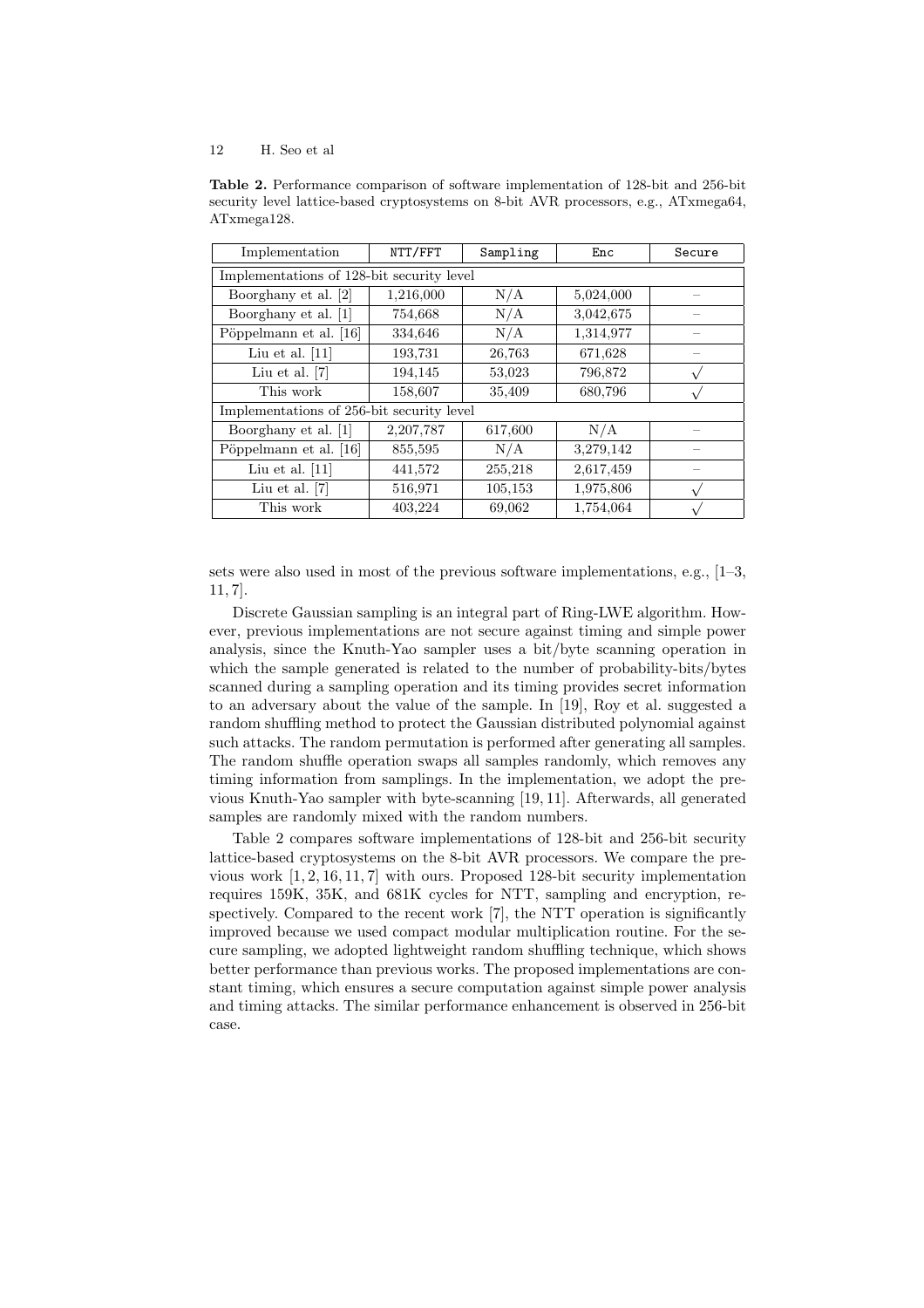## **5 Conclusion**

This paper presents optimization techniques for efficient and secure implementation of NTT and its application Ring-LWE encryption on the low-end 8-bit AVR platform. For the secure KY sampler, we use the random shuffling technique to prevent the side channel attack. A combination of both NTT and KY sampler implementation achieved new speed records for secure 128-bit and 256-bit Ring-LWE encryption implementation on low-end 8-bit AVR platforms.

Our future works are applying the proposed techniques to the other lowend IoT devices, such as 8-bit PIC and 16-bit MSP processors. Similarly, these platforms also support very limited Arithmetic Logic Unit (ALU) and memory consumptions. Second, we will further investigate side channel attacks on the implementation of Ring-LWE. Unlike traditional RSA and ECC, only few works explored potential threats on the implementation of Ring-LWE.

## **References**

- 1. S. B. S. Ahmad Boorghany and R. Jalili. On constrained implementation of latticebased cryptographic primitives and schemes on smart cards. Cryptology ePrint Archive, Report 2014/514, 2014. https://eprint.iacr.org/2014/514.pdf.
- 2. A. Boorghany and R. Jalili. Implementation and Comparison of Lattice-based Identification Protocols on Smart Cards and Microcontrollers. Cryptology ePrint Archive, Report 2014/078, 2014.
- 3. R. De Clercq, S. S. Roy, F. Vercauteren, and I. Verbauwhede. Efficient Software Implementation of Ring-LWE Encryption. *18th Design, Automation & Test in Europe Conference & Exhibition–DATE*, 2015.
- 4. Z. Liu, R. Azarderakhsh, H. Kim, and H. Seo. Efficient software implementation of Ring-LWE encryption on IoT processors. *IEEE Transactions on Computers*, 2017.
- 5. Z. Liu, X. Huang, Z. Hu, M. K. Khan, H. Seo, and L. Zhou. On emerging family of elliptic curves to secure internet of things: ECC comes of age. *IEEE Transactions on Dependable and Secure Computing*, 14(3):237–248, 2017.
- 6. Z. Liu, P. Longa, G. Pereira, O. Reparaz, and H. Seo. Fourq on embedded devices with strong countermeasures against side-channel attacks. Technical report, Cryptology ePrint Archive, Report 2017/434, 2017. 28, 29.
- 7. Z. Liu, T. Pöppelmann, T. Oder, H. Seo, S. S. Roy, T. Güneysu, J. Großschädl, H. Kim, and I. Verbauwhede. High-performance ideal lattice-based cryptography on 8-bit AVR microcontrollers. *ACM Transactions on Embedded Computing Systems (TECS)*, 16(4):117, 2017.
- 8. Z. Liu, H. Seo, J. Großschädl, and H. Kim. Efficient implementation of NISTcompliant elliptic curve cryptography for sensor nodes. In *International Conference on Information and Communications Security*, pages 302–317. Springer, 2013.
- 9. Z. Liu, H. Seo, J. Großschädl, and H. Kim. Efficient implementation of NISTcompliant elliptic curve cryptography for 8-bit AVR-based sensor nodes. *IEEE Transactions on Information Forensics and Security*, 11(7):1385–1397, 2016.
- 10. Z. Liu, H. Seo, Z. Hu, X. Hunag, and J. Großschädl. Efficient implementation of ECDH key exchange for MSP430-based wireless sensor networks. In *Proceedings of the 10th ACM Symposium on Information, Computer and Communications Security*, pages 145–153. ACM, 2015.